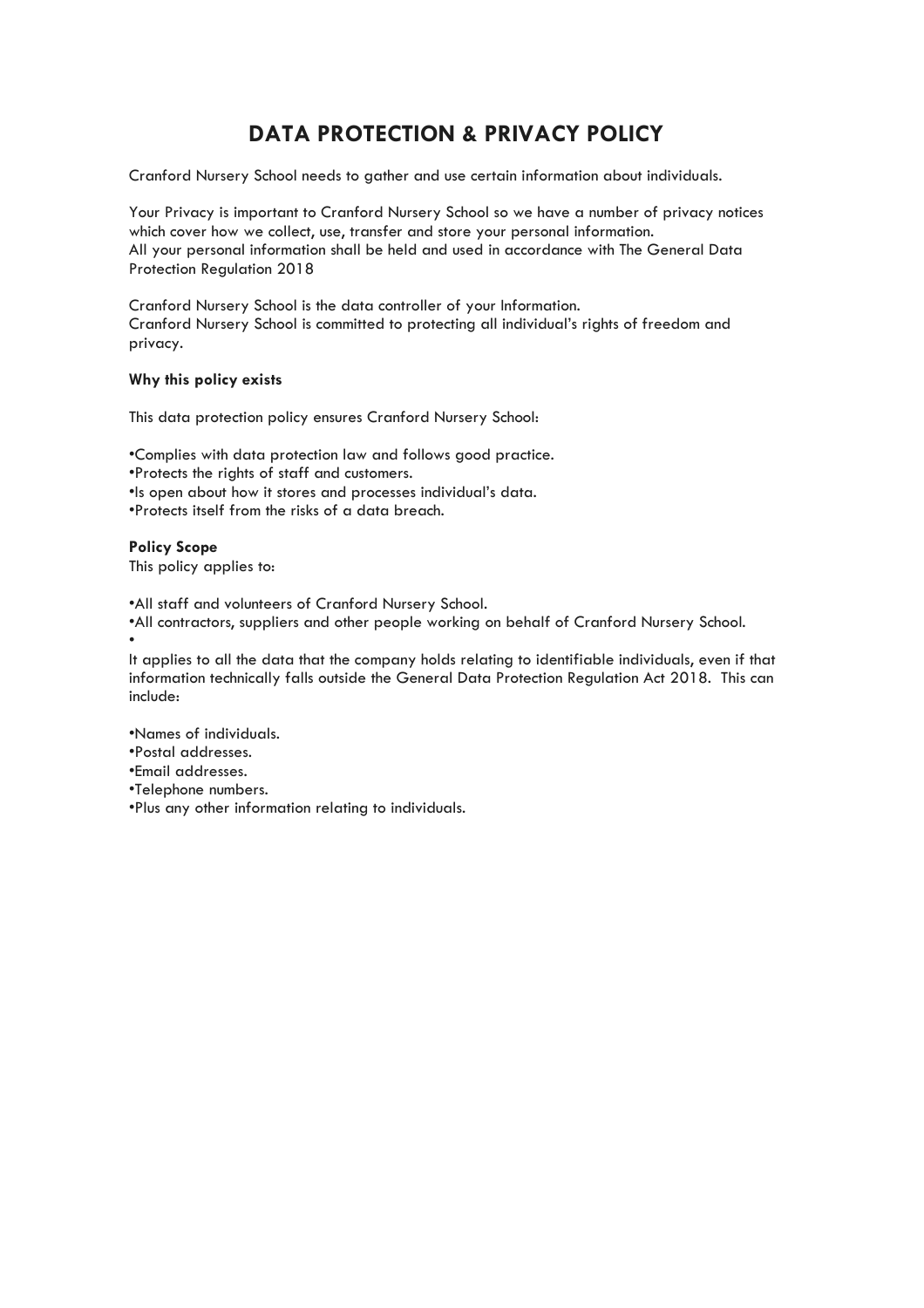### **Storage of Data**

The data you provide to us will be stored in our software systems. Personal data held within a software system will be securely protected with individual logins, which will only be given to those who need to access the data.

## **Your data subject rights**

You may request access to all your Information that we collect online and maintain in our database by emailing us at the following address: cranfordnursery@yahoo.com

We are obliged under GDPR to complete your request free of charge and within 1 month of receipt of the request

This privacy policy sets out how Cranford Nursery uses and protects any information that you give the nursery and when you use our website and Face Book site.

Cranford is committed to ensuring that your privacy is protected. Our website does not allow for you to be identified or to give any personal information.

Our Face Book is a closed Parents only group, please ensure you have your own personal security settings in place on your account. We do share photographs on our Facebook page and for advertising please inform nursery in writing if you do not want your child on the these.

Should we ask you to provide certain information on paper by which you can be identified, then you can be assured that it will only be used in accordance with this privacy statement.

Cranford may change this policy from time to time by updating this policy. You should check this page from time to time to ensure that you are happy with any changes. This policy is effective from 1st August 2018

**What we collect**: We collect the following information:

o Name, address & Contact information including email address.

#### **What we do with the information we gather**

Our registration forms gather information from you so that we can understand your needs and provide you with a better service, we use this information for:

- o Internal record keeping.
- o We may use the information to improve our products and services.
- o We use the information to contact you.

#### **Security**

We are committed to ensuring that your information is secure. In order to prevent unauthorised access or disclosure, we do not collect your personal information on line via our website.

## **Cookies**

We do not use cookies**.**

Our website does not contain links to other websites. It does link you to our inspection report.

## **Controlling your personal information**